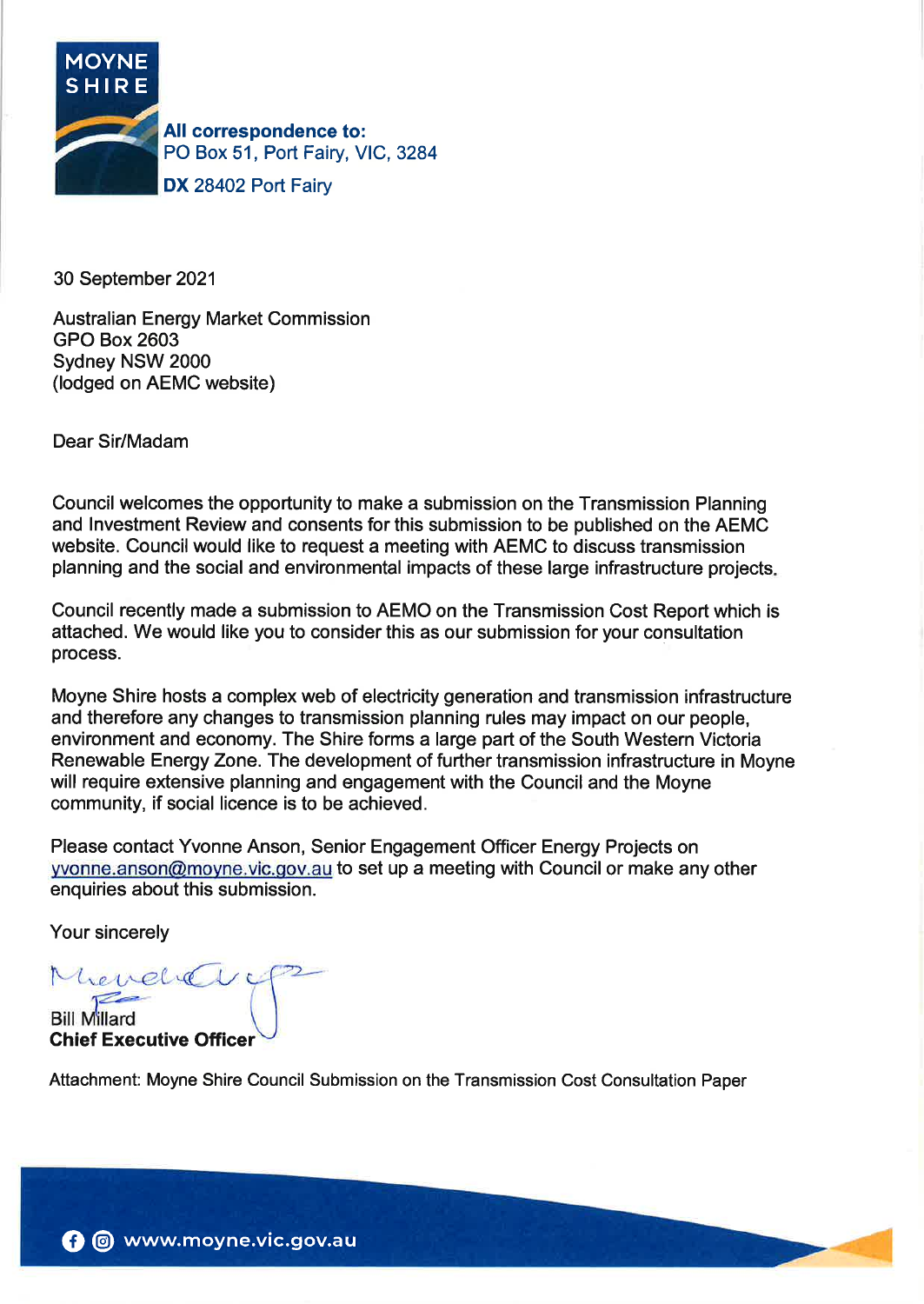

23 June 2021

Email: ISP@aemo.com.au

Dear Sir/Madam

# Moyne Submission on the Draft Transmission Cost Report

Council welcomes the opportunity to make a submission on the Draft Transmission Cost Report and consents for this submission to be published on the AEMO website. Council would like to request a meeting with AEMO to discuss, in detail, any proposed transmission infrastructure projects that may impact on Moyne Shire.

Council resolved on the 27 November 2018 to oppose any further wind farm development until recommendations 8.2.1 - 8.2.7 in the National Wind Farm Commissioners 2017 Annual Report were implemented in the Victorian context (Attachment 1). This resolution was restated by Council on 25 August 2020. Council does not support any investment in new transmission infrastructure or renewable energy generation in the Moyne section of the South West REZ until these recommendations have been implemented.

Moyne Shire Council also put forward a motion to the Municipal Association of Victoria State Conference about a strategic approach for the siting of renewable energy developments and electricity transmission infrastructure, taking into account the cumulative social, economic and environmental impacts these developments have on local communities. Undergrounding of transmission lines must be assessed as a viable alternative, based on the whole of life economics of infrastructure not just construction costs. This motion was supported by a significant majority of Councils in Victoria. The motion is attached (Attachment 2).

The cumulative impacts of transmission infrastructure and wind farms, is a current issue for Council and its community. Noise, visual, traffic, road, housing and environmental impacts are consistently raised by the community as areas of concern. lnvestment in new transmission infrastructure as signaled in the Draft Transmission Cost report, will result in further clusters of renewable energy generation facilities in the South West REZ and the Moyne Shire. This will exacerbate cumulative social and environmental impacts. A strategic land use planning approach which manages cumulative impacts is needed to stop further clusters and mitigate future impacts.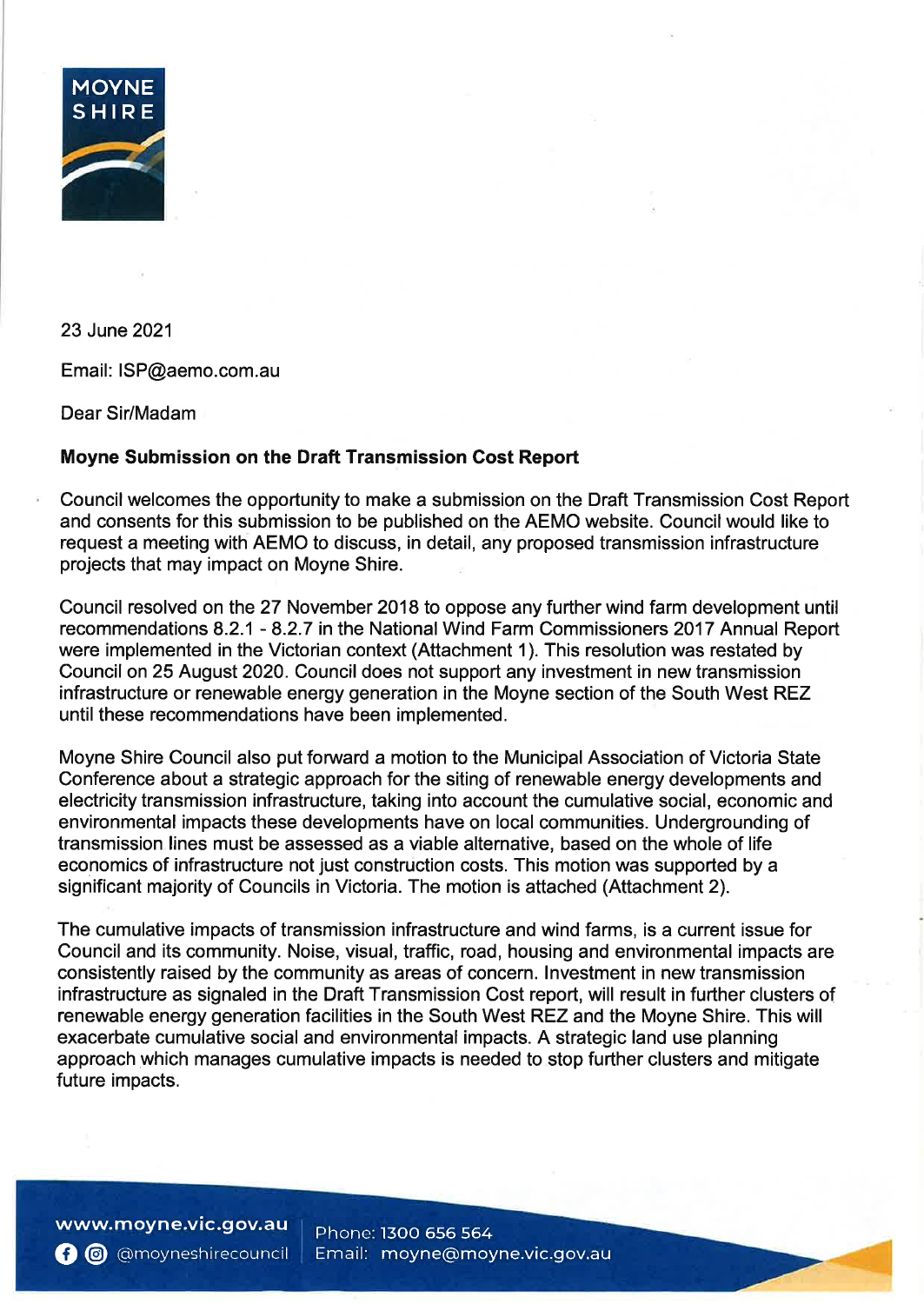

Within Moyne Shire there are 5 operational wind farms, 1 being commissioned, 1 under construction, 3 with permits scheduled for construction this year and 3 seeking permits or in the feasibility stage. lf ail these wind farms are constructed the Shire will host approximately 800 turbines, generating about 3 GW of electricity and covering over 12 % of Moyne Shire's rural land area. These wind farms are creating 2 distinct geographical clusters in the north east and west of the Shire as can be seen by the attached map (Attachment 3).

Should you have any queries about this submission please don't hesitate to contact Michelle Grainger, Manager Energy Projects at mgrainger@moyne.vic.gov.au

Yours sincerely

Mercuels

Bill Millard Chief Executive Officer

# Attachments:

- 1. Wind Farm Advocacy Paper 1
- 2. MAV Motion
- 3. Moyne Shire wind farm map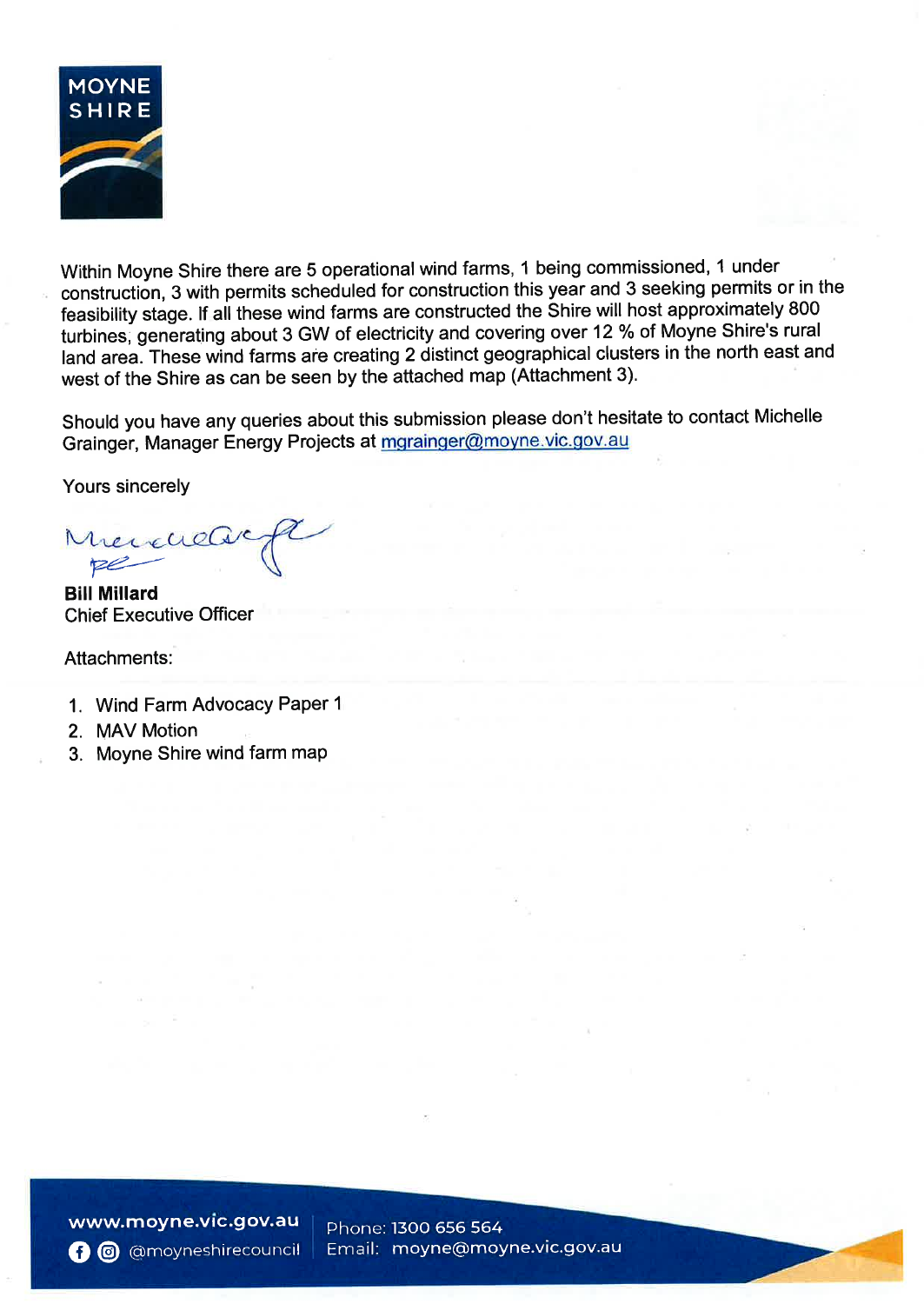

# MOYNE SHIRE COUNCIL SUBMISSION DRAFT TRANSMISSION COST REPORT

Council recognises that the Draft Transmission Cost Report is one step in the ISP process and consultation, however would like to make a broad ranging submission that should be considered at all phases of ISP and REZ development.

The Report is part of a process that plans for investment in new transmission infrastructure, however does not present a plan for the orderly development of generations facilities that will use the infrastructure in each REZ. A holistic approach to REZ development is required. lssues identified in the Report and recommendations to reduce impacts and facilitate integrated planning are outlined in thissubmission.

#### lssues

#### Cumulative Social and Environmental lmpacts from Transmission and REZ Development

lnvestment in new electricity transmission infrastructure proposed in the REZ section of the Transmission Cost Report will drive further investment in wind farms (and possibly solar farms) in Moyne Shire resulting in:

- Greater cumulative social impacts. The communities in the north east and western parts of the Moyne Shire are already experiencing cumulative social impacts from ongoing development and operation of "clusters" of wind farms. The Report focuses on the cost and location of network infrastructure required to facilitate further development but not the potential cumulative impacts from this increased development. Examples of social impacts being experienced in Moyne include rental housing shortages and price rises that impact on housing options for the most vulnerable people in our community; community stress and anxiety about changes to the rural landscape and their quality of life. AEMO has a duty of care towards the rural communities that will be hosting large scale renewable energy facilities, not to create more disadvantage (compared to their city counterparts) by allowing further development clusters that impinge on the quality of life of rural residents.
- Greater cumulative environmental impacts. In recognition of the potential for cumulative impacts of wind farms on Victoria's threatened Brolga population DELWP recently released draft Brolga Standards for public comment. These standards recommended no go zones for wind farm and powerline development to mitigate the impacts on Brolgas from renewable energy development. These guidelines have not been reflected in the transmission line options presented in the Report. Other cumulative impacts that are already occurring, that need to be understood and mitigated when planning for transmission line and REZ development include removal of native vegetation and threatened flora; impacts on other threatened fauna e.g. the Southern Bent-Winged Bat and Stripped Legless Lizard; and impacts on iconic species such as Wedge Tailed Eagles.

#### Noise impacts

High voltage power lines, large battery storage systems, terminal stations and synchronised condensers can all impact on local amenity from the noise they produce. Strict standards need to be in place to reduce the impact of noise on residents from new transmission infrastructure, as well as the noise from

www.moyne.vic.gov.au **O** @moyneshirecouncil Phone: 13OO 656 564 Email: moyne@moyne.vic.gov.au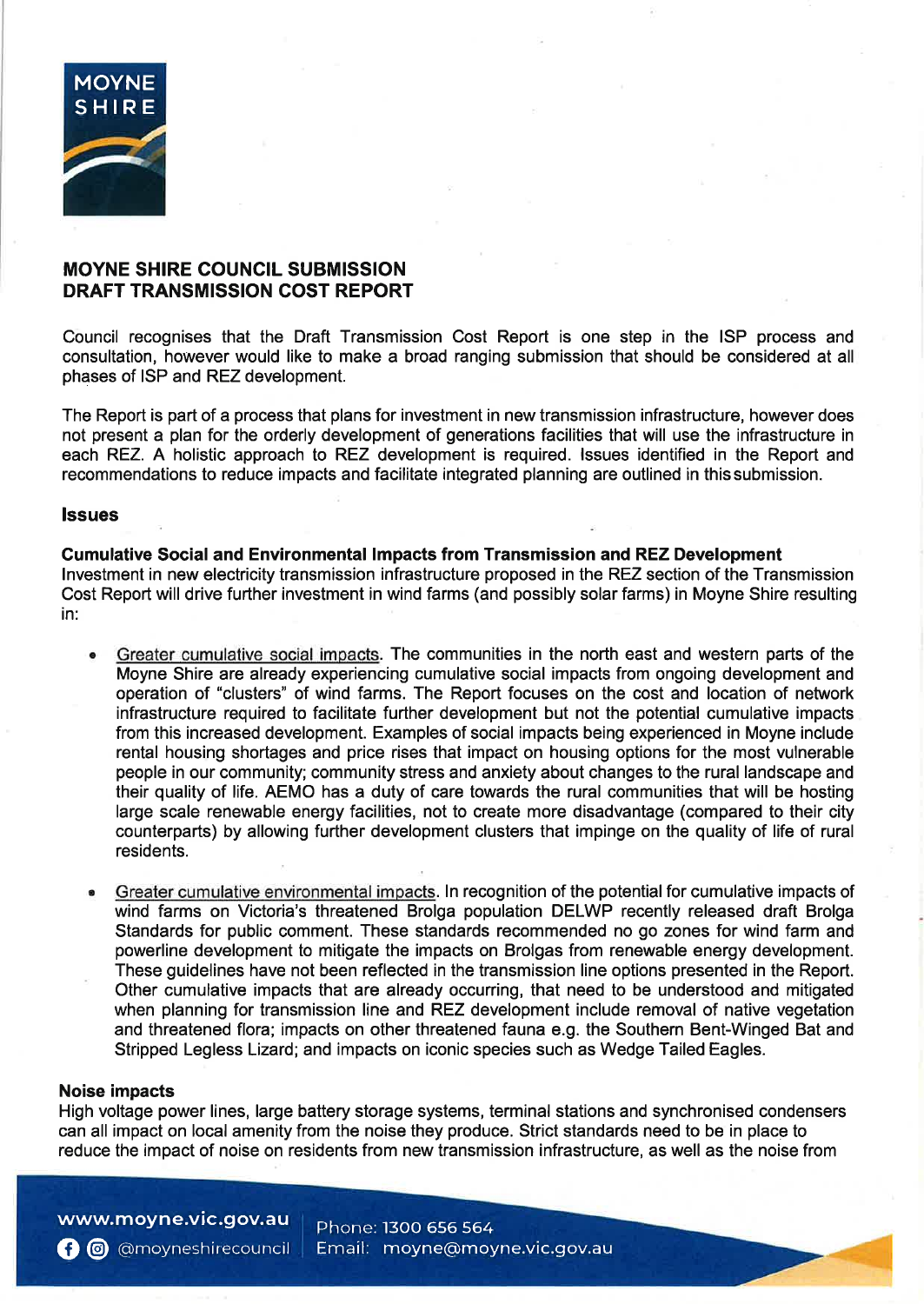

any new wind or solar generation facilities. The cumulative impacts of noise from clusters of infrastructure should also be predicted and mitigated, with ongoing monitoring to ensure compliance with noise standards.

# Visual and Rural Land Use lmpacts from High Voltage Powerlines

Greater visual and land use impacts from high voltage powerlines will be experienced by REZ communities as a result of accelerated REZ development. This includes further easements on private and public land; difficulties in managing fuel loads for bushfire prevention; concerns about aerial firefighting near powerlines and turbines; possible traffic hazards; more powerlines interrupting landscape views from people's residences and tourist roads. Undergrounding transmission lines resolves many of these issues and should be costed and implemented as a matter of course, where technically feasible. Undergrounding transmission lines should be assessed as a viable alternative based on the whole life economics of the infrastructure not just construction costs.

## Disproportionate lmpacts on Rural Communities

Transmission line and subsequent REZ development results in a disproportionate impact on the rural communities of Moyne, to produce clean energy for mainly city based residential, business and industry consumers. Development of this type results in a boom bust economy for local areas with little ongoing benefit to host communities compared to the magnitude of impacts which are ongoing for at least 25 years. Community benefits are not formalised in the planning system and do not provide for strategic and long term economic development. ln developing a plan that results in more impost on rural communities to generate electricity for use in largely urban areas, there should be some strategic government led social and economic development package for host communities to balance out the inequities. This should be signalled in the lSP.

To gain the maximum economic benefits for regional Victoria from the accelerated development of REZ, local content percentages for transmission line development should be mandated. This will need to be taken into account when costing developments, but will go some way to countering the negative impacts experienced by host communities.

#### Permit Compliance and Enforcement

Enforcement and compliance of the conditions of a planning permit for transmission lines and renewable energy facility falls to local government. Local government resourcing is already stretched to the limit, carrying out this role. Further development of transmission infrastructure in REZ, resulting in bigger clusters of wind and solar farms, will exacerbate this problem in two ways. The compliance and enforcement load will increase due to the numbers of transmission lines and subsequent wind and solar farms being constructed or operational – enforcement and compliance needs to continue for over 25 years. With the increase in developments near towns and residences Council will also receive more complaints and concerns that need to be responded to in a timely manner.

#### Decommissioning and Sustainable Disposal of Components

Any costing of transmission line infrastructure needs to cover the entire life cycle of infrastructure constructed. The Report does not seem to cost, or present a plan for the orderly and sustainable decommissioning of facilities, including a commitment to establish a recycling system for components.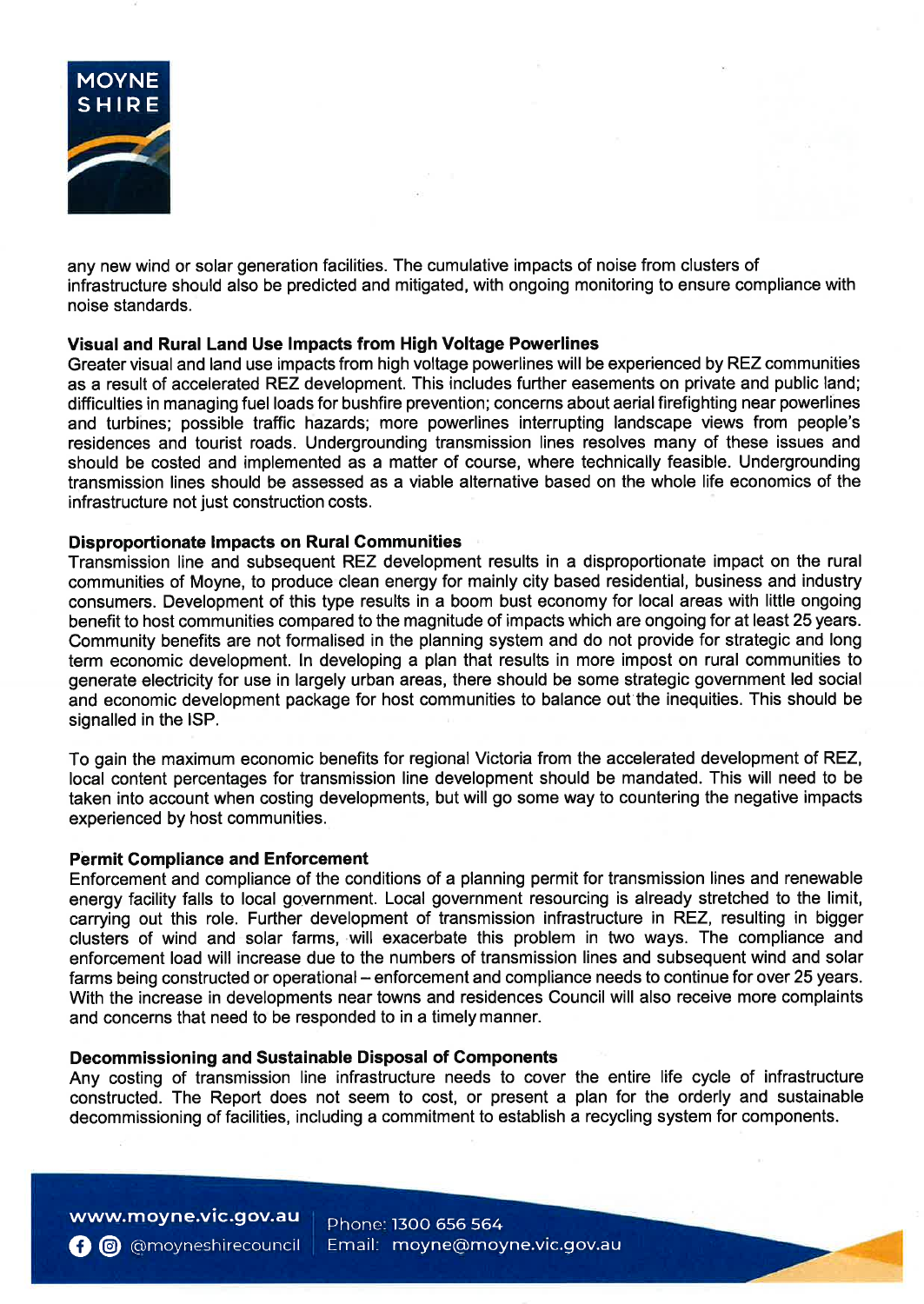

## Community Engagement

There is a great variation in the quality of developer engagement with local communities about high voltage powerlines and renewable energy generation facilities. As the Report and the ISP are signalling an increase in development in local areas it should recognise this issue and propose solutions to ensure engagement during all phases of development (feasibility through to decommissioning) reaches a minimum best practice standard.

# Recommendations

## Strategic Land Use Planning for REZ

REZ planning should include strategic land use planning, constraints mapping and cumulative impact assessment leading to upper thresholds for development in sensitive areas. Planning for an orderly development of network infrastructure that will accelerate the development of renewable energy generators, will not result in coordinated planning of the resulting pipeline of wind and solar farms. New transmission infrastructure without strategic land use planning will have the opposite effect by causing more clustering of development and greater impacts on local communities, environments and vulnerable species. A strategic planning approach that covers all types of energy related developments that may occur in the REZ is required. For the South West REZ this also includes gas extraction, transmission and generation and the emerging hydrogen industry. All these developments will have impacts on rural land uses, roads, visual amenity and the environment. The ISP should drive a holistic strategic planning approach that assesses and maps constraints to development (e.9. housing, town boundaries, Brolga no go zones; bat roosting and breeding caves; threatened flora and native vegetation types)and uses criteria to map suitable areas for development. This should occur across the entire REZ not just in a piece meal way for individual infrastructure developments. This should be coupled with robust processes for cumulative impact assessment that guide upper thresholds for future development in aShire/locality.

# Government Funded Strategic Economic and Social Development in Host Communities

Strategic economic and social development in host communities /Shires should be led by State Government in partnership with the infrastructure developers and Council. With accelerated development of transmission lines and generation facilities in REZ , should come a package of strategic long term community and regional development projects e.g. upgrade of SWER lines; upgrades to telecommunication systems that benefit rural communities; cheaper power for local industry/business (leading to a competitive advantage); cheaper power to residents; energy efficiency/roof top solar for local public and community facilities; e.g. hospitals, childcare, halls, clubs. This would help to balance the inequitable impacts experienced by local communities being forced to host energygeneration facilities by State and federal government decisions and directions. The need for strategic economic and social development in host communities should be signalled in the lSP.

#### High Voltage Powerlines

High voltage powerlines should be placed underground as was done by Acciona for the Mortlake South Wind Farm. Star of the South has also proposed underground land based transmission lines to reduce community and environmental impacts. Undergrounding of all new transmission lines should be costed as a matter of course, and costs should reflect the long term economic impacts and benefits. Undergrounding transmission lines should be assessed as a viable alternative based on the whole life economics of the